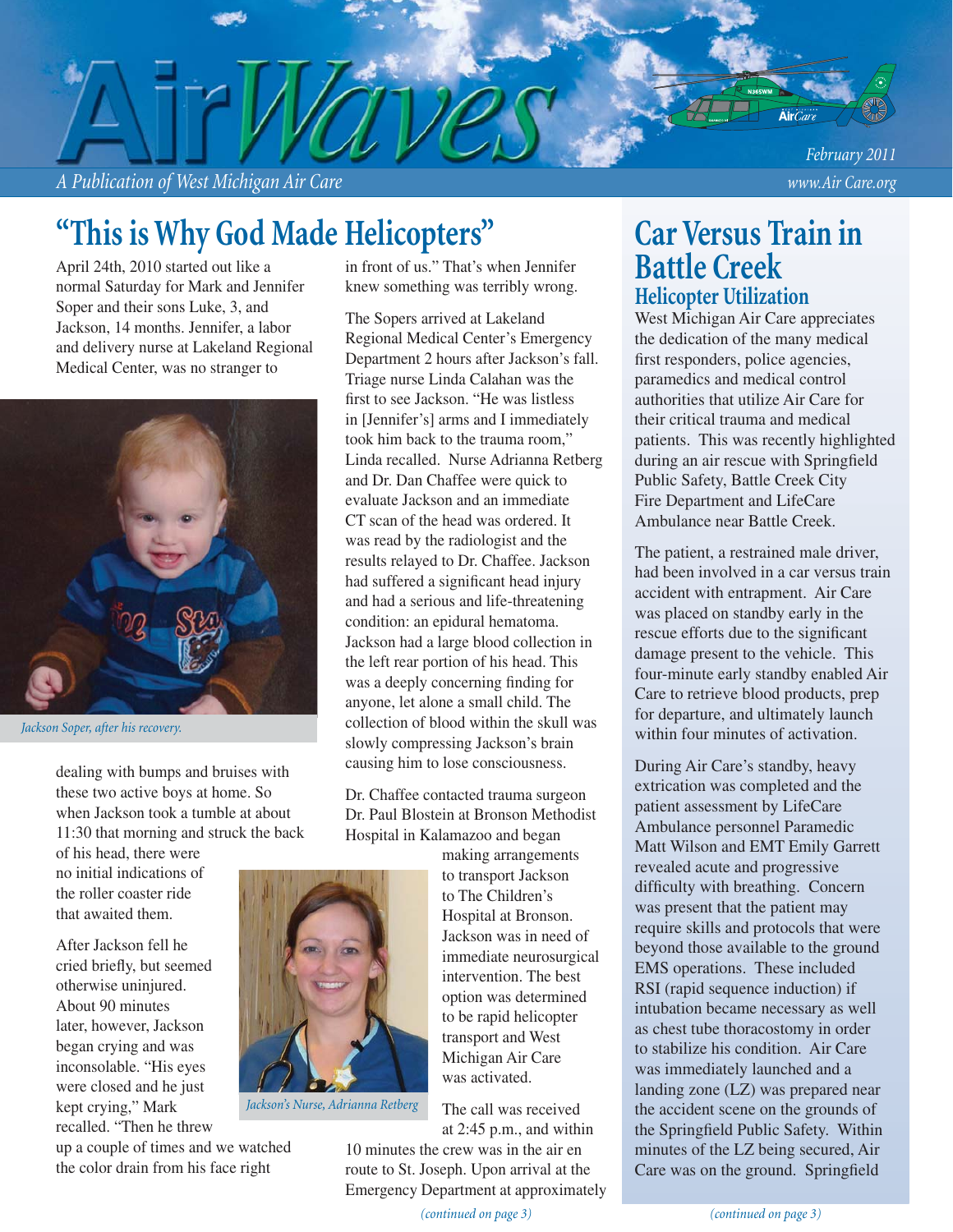## **LaGrange County Revival**

41-year-old Leroy Miller had just finished a hearty lunch at his family's Amish farm on Saturday, December 4th, 2010 when he abruptly fell to the floor, lifeless. His startled family immediately called for help and Leroy's brothers began CPR. Firefighters and EMS arrived and defibrillated Leroy within 13 minutes. After three defibrillations and a short period of asystole,

neuromuscular blockers to prevent shivering which reverses cooling. Leroy was placed on mechanical ventilation and his vital signs were closely monitored including end tidal CO2 readings. When the medical crew performed follow-up ECGs, they discovered why Leroy had suddenly collapsed: the ECGs were positive for Wolff-Parkinson-White Syndrome, a rare and often lethal dysrhythmia.



*At left is Parkview-LaGrange EMS team Mike Yoder and Kim Jarrett.*  At right are Shipshewana firefighters Michael Brothers, Lyle Wingard, *Mark Lambright, Matthew Schwartz, and Keith Roth.* 

Leroy's heart started to beat again on its own. EMT-Paramedic Kim Jarrett of Parkview-LaGrange EMS started an intraosseous (IO) line and intubated Leroy. Her partner EMT-Basic Mike Yoder, assisted.

Limited by weather constraints to the south, Kim called WMAC to fly Leroy quickly to Bronson Methodist Hospital in Kalamazoo. By the time Air Care landed in one of the Millers' farm lots, Kim and Mike had performed an ECG, started a peripheral IV, and instituted neuroprotective post-arrest cooling measures with cold normal saline. During Leroy's flight with Air Care, the crew continued cooling measures with cold saline, ice packs, and temperature monitoring. They also administered sedation and

Leroy was met in the ED by emergency, cardiology and critical care physicians along with many nurses and other assisting personnel. Air Care's medical crew provided full report and Leroy was eventually moved to the Medical Intensive Care Unit for continued treatment.

A few days after his cardiac arrest, Leroy was doing well. He had been extubated and was getting up to walk. His broken ribs from the effective CPR he received were painful, but it was a small price to pay for such a good outcome. Later during his stay at Bronson, Leroy went to the cardiovascular lab and received an "ablation", in which the small portion of the heart responsible for the dysrhythmia was treated with a laser. This procedure prevents lethal heart rhythms from recurring. On Friday, December 18th, the Miller family invited all the rescue crews to return and celebrate by preparing another hearty Amish meal!

Our hats off to the rescuers from Parkview-LaGrange EMS and Shipshewana Fire, and also Bronson Methodist Hospital for their partnership in improving patient outcomes.

*Leroy's attending flight crew: Flight Nurse Dawn Johnston, Flight Nurse Kevin Ferguson, and Pilot in Command Shawn Maxwell*



*By Dawn Johnston, RN, NREMT-P, CFRN Flight Nurse West Michigan Air Care*

## **Nice Shot!**

*Thanks to Michael Hubbard for snapping this photo of Air Care departing a scene at a dirtbike track in Bloomingdale.*



*Send us a photo we use in print and we'll send you an Air Care hat and t-shirt! Email photos to photo@aircare.org*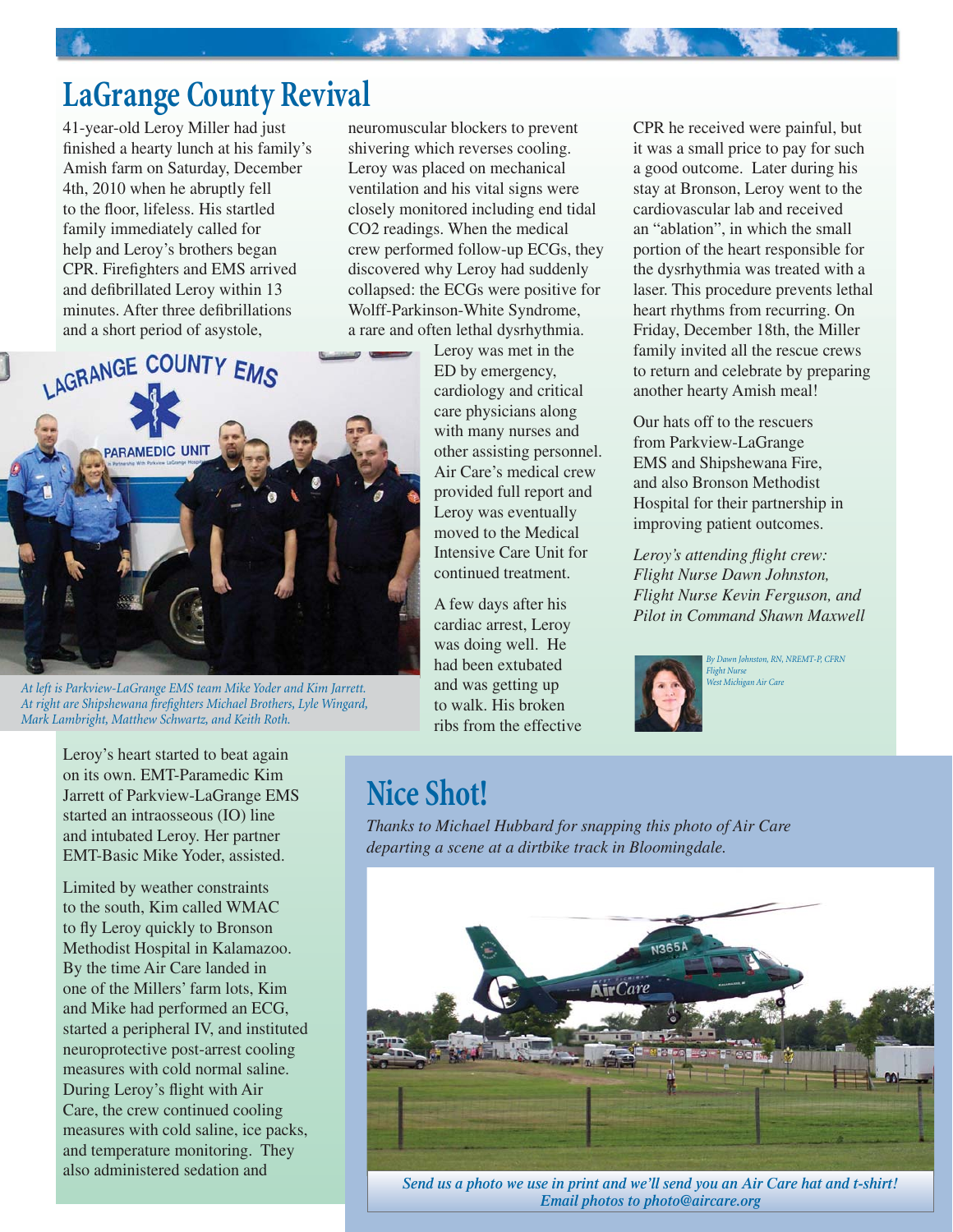### **"This is Why God Made Helicopters"** *(continued from page 1)*

3:15 p.m., Jackson's condition had continued to deteriorate to the point that he required breathing assistance and intubation. He was given medication to keep the pressure and swelling inside his head as minimal as possible. Jackson was loaded onto a pediatric backboard and a neck immobilization collar was applied. Thirty minutes later, Jackson was ready to leave the ER. Jennifer and Mark were tearful and anxious as they accompanied Jackson to the helipad to say goodbye.



*Triage Nurse Linda Calahan and Dr. Dan Chaffee*

During transport to Bronson, Jackson's vital signs were closely monitored. He was given medication for sedation and a reassessment of his pupils revealed that they were now unequal, a change from his initial assessment in the ER. This was a sign that the blood collection was likely expanding and beginning to compress the brain stem. His heart rate and blood pressure were becoming difficult to manage. A call was placed while in flight to update Bronson's trauma team of the change in little Jackson's condition. Upon arrival at Bronson's ER at 4:25 p.m., the decision was made to go straight to the operating room where neurosurgeon, Alain Fabi, was awaiting Jackson's arrival.

一、老家 人名英格兰

By the time Mark and Jennifer arrived at Bronson, Jackson was already well into his surgery. Afterwards, he was taken to the Pediatric Intensive Care Unit under the care of Dr. Robert Beck, where Jackson's breathing tube was removed and Jackson began to wake up. Jackson remained at Bronson for five days and was discharged home on April 29th. Aside from some issues with nausea during his hospital stay, Jackson's recovery was relatively uneventful. The Sopers expressed their gratitude saying, "He has made a complete recovery thanks to the quick diagnosis in Lakeland's ED, the amazing flight team at Air Care, Dr. Fabi who performed the lifesaving surgery on my son and everyone [else] involved. He is just fine and back to running, jumping, climbing and enjoying life. We are so blessed to have him." Dr. Beck summarized Jackson's experience by saying, "This is why God made helicopters."

*Jackson's attending flight crew: Flight Nurse Sara Sturgeon, Flight Nurse Kevin Ferguson, Pilot in Command Rick Morley.*



#### **Car Versus Train in Battle Creek – Helicopter Utilization** *(continued from page 1)*

Public Safety was able to keep the LZ secure which allowed the medical crew to immediately disembark the running aircraft and proceed to the patient's side while the pilot continued the shutdown procedure of the aircraft. Following report and assessment, the patient was loaded without difficulty and the aircraft departed the scene only 16 minutes after first touching down.

Thanks to the rapid pre-alert by Battle Creek City Fire Department and Springfield Public Safety, and the comprehensive trauma assessment by LifeCare Ambulance, the patient was en route to a tertiary trauma center, Borgess Medical Center in Kalamazoo, with a flight time of only 9 minutes. This saved the patient 23 minutes (based on an estimated 32-minute ground transport time from LZ location) and provided

the patient with a medical crew that could provide definitive treatment for both the head injury and the respiratory difficulty during the transport if needed.

It is this type of collaboration between police agencies, fire departments, ground EMS units and Air Care that improves patient outcomes. Air Care

would like to offer our new "Fly Guides" for any Police, Fire or EMS department in order to assist them in making the right choices at the right time for the right patient. The "Fly Guides" can be found at www. aircare.org under the "When to Request" tab. Air Care will

also be distributing copies for your dispatch centers, police/fire/EMS units and community hospitals in the near future. Thanks again for your dedication and perseverance in providing the best pre-hospital care.

> *By Kevin Franklin, CFRN/EMT-P Flight Nurse West Michigan Air Care*



*Left to right: PSO Dan Hillman, PSO Stephen Herbstrieth and* **Sergeant Kevin Callahan of Springfield Public Safety Department.**